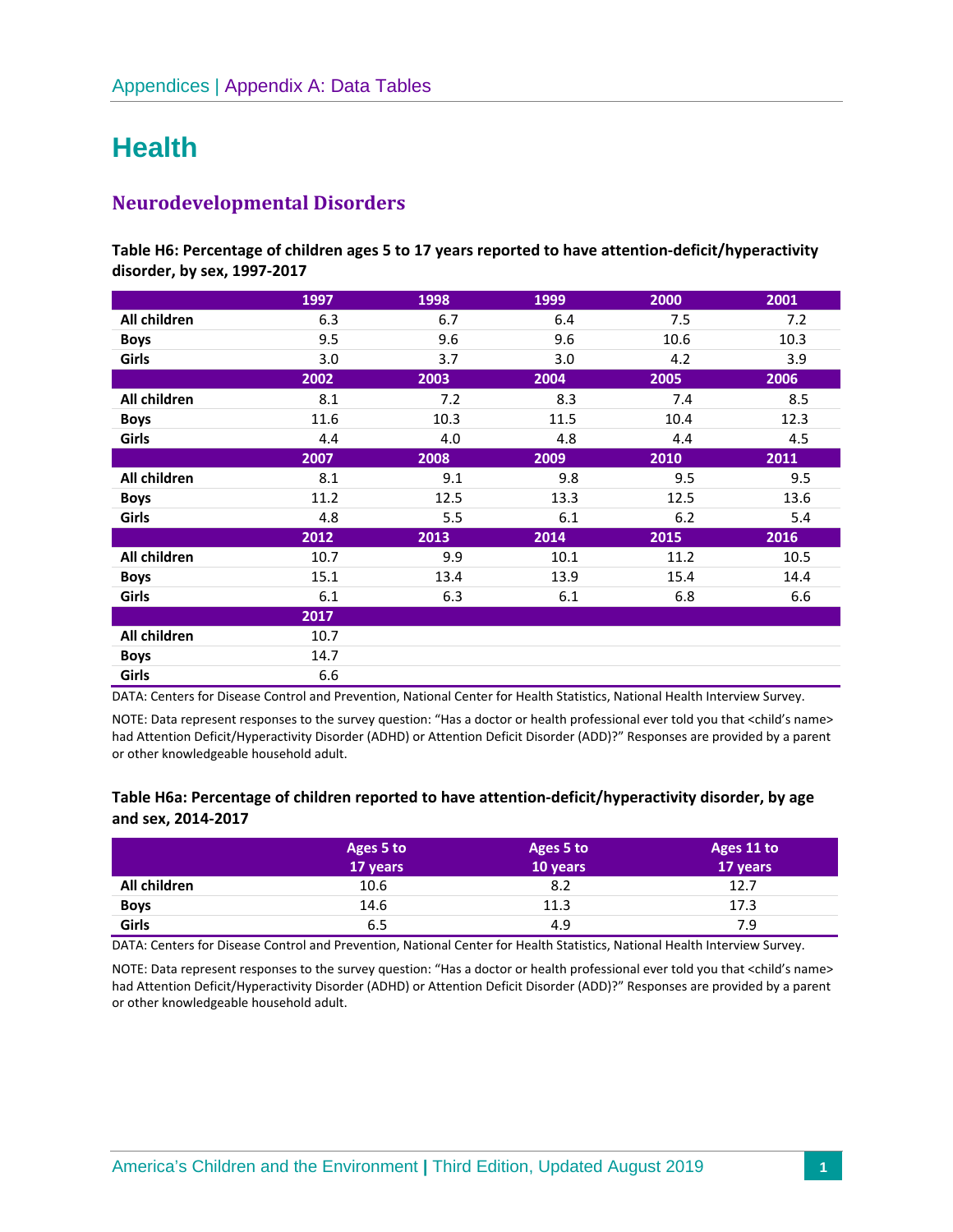|                                                                                 |                                      |                                        |                                               | $\ge$ Poverty Level (Detail)                       |                                                    |  |
|---------------------------------------------------------------------------------|--------------------------------------|----------------------------------------|-----------------------------------------------|----------------------------------------------------|----------------------------------------------------|--|
|                                                                                 | <b>All Incomes</b><br>$(n = 33,014)$ | < Poverty<br><b>Level</b><br>(n=5,941) | $\ge$ Poverty<br><b>Level</b><br>$(n=27,073)$ | 100-200% of<br><b>Poverty Level</b><br>$(n=7,562)$ | > 200% of<br><b>Poverty Level</b><br>$(n=19, 511)$ |  |
| All races/ethnicities<br>$(n=33,014)$                                           | 10.6                                 | 13.0                                   | 10.0                                          | 11.5                                               | 9.4                                                |  |
| <b>White non-Hispanic</b><br>$(n=16, 545)$                                      | 12.6                                 | 18.6                                   | 11.9                                          | 15.2                                               | 11.1                                               |  |
| <b>Black or African-</b><br>American non-Hispanic<br>$(n=4,235)$                | 12.1                                 | 15.2                                   | 10.5                                          | 13.8                                               | 8.0                                                |  |
| Asian non-Hispanic<br>$(n=1,831)$                                               | 2.1                                  | $NA**$                                 | 2.3                                           | $2.8*$                                             | 2.2                                                |  |
| <b>Hispanic</b><br>$(n=8, 543)$                                                 | 6.7                                  | 7.7                                    | 6.2                                           | 6.5                                                | 6.0                                                |  |
| <b>Mexican</b><br>$(n=5,638)$                                                   | 6.1                                  | 6.6                                    | 5.9                                           | 5.8                                                | 5.9                                                |  |
| <b>Puerto Rican</b><br>$(n=764)$                                                | 12.6                                 | 19.0                                   | 9.4                                           | 14.1                                               | 6.3                                                |  |
| All Other Racest<br>$(n=1,860)$                                                 | 13.9                                 | 19.8                                   | 12.2                                          | 16.8                                               | 10.0                                               |  |
| American Indian or<br><b>Alaska Native non-</b><br><b>Hispanic</b><br>$(n=313)$ | 9.3                                  | 8.8                                    | $9.6*$                                        | $NA**$                                             | $NA**$                                             |  |

**Table H6b: Percentage of children ages 5 to 17 years reported to have attention-deficit/hyperactivity disorder, by race/ethnicity and family income, 2014-2017**

DATA: Centers for Disease Control and Prevention, National Center for Health Statistics, National Health Interview Survey

NOTE: Data represent responses to the survey question: "Has a doctor or health professional ever told you that <child's name> had Attention Deficit/Hyperactivity Disorder (ADHD) or Attention Deficit Disorder (ADD)?" Responses are provided by a parent or other knowledgeable household adult.

† The "All Other Races" category includes all other races not specified, together with those individuals who report more than one race.

\* The estimate should be interpreted with caution because the standard error of the estimate is relatively large: the relative standard error, RSE, is at least 30% but is less than 40% (RSE = standard error divided by the estimate).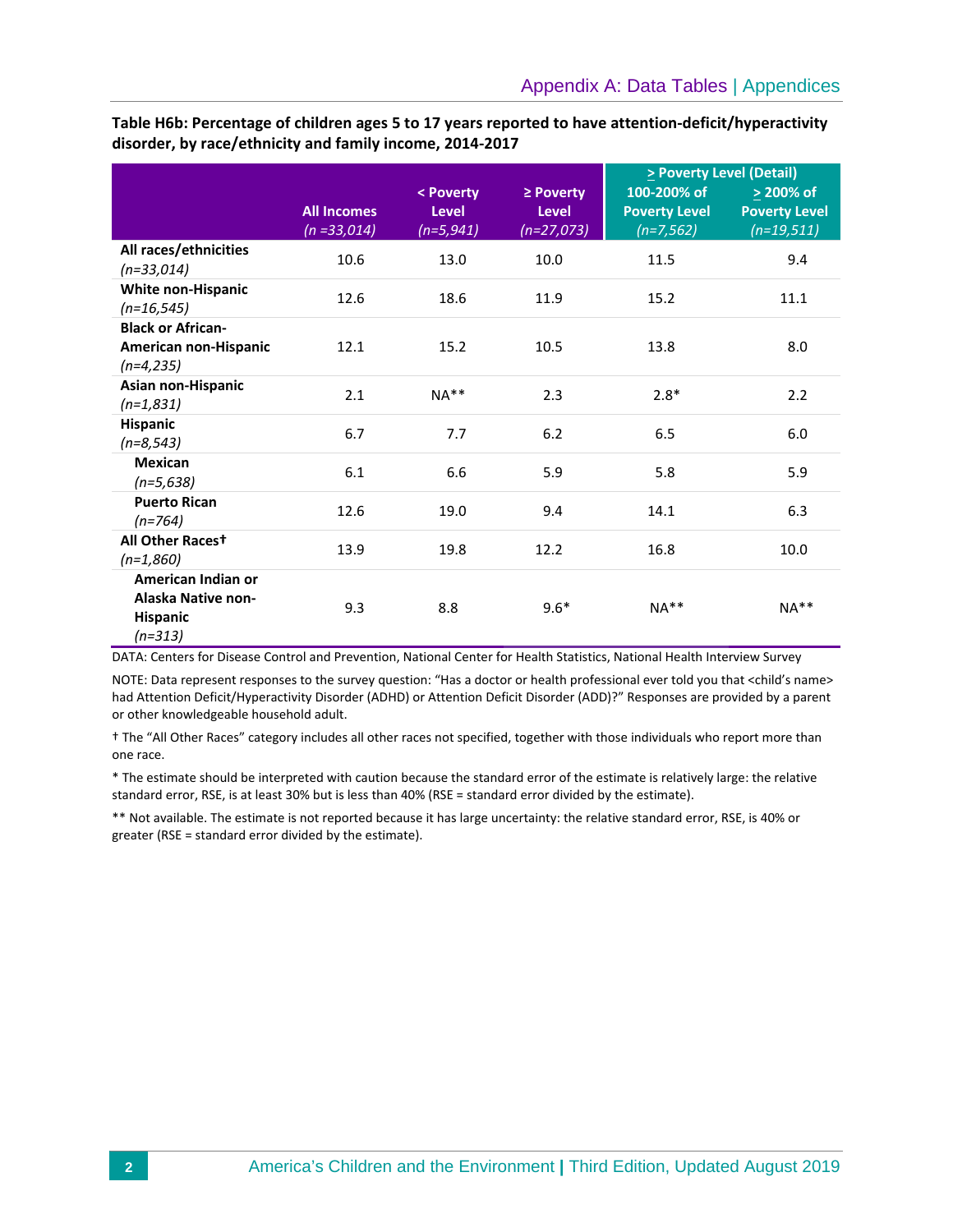|              | 1997 | 1998 | 1999 | 2000 | 2001 |
|--------------|------|------|------|------|------|
| All children | 8.7  | 8.2  | 8.1  | 8.7  | 8.6  |
| <b>Boys</b>  | 11.4 | 10.4 | 11.0 | 10.9 | 11.0 |
| <b>Girls</b> | 6.0  | 5.9  | 5.0  | 6.4  | 6.1  |
|              | 2002 | 2003 | 2004 | 2005 | 2006 |
| All children | 9.2  | 8.3  | 8.8  | 7.8  | 8.6  |
| <b>Boys</b>  | 11.5 | 10.2 | 10.6 | 9.7  | 10.8 |
| Girls        | 6.7  | 6.3  | 6.9  | 5.8  | 6.4  |
|              | 2007 | 2008 | 2009 | 2010 | 2011 |
| All children | 8.4  | 9.1  | 9.1  | 8.6  | 8.3  |
| <b>Boys</b>  | 10.8 | 11.2 | 11.7 | 10.1 | 10.2 |
| <b>Girls</b> | 5.8  | 6.9  | 6.5  | 7.1  | 6.3  |
|              | 2012 | 2013 | 2014 | 2015 | 2016 |
| All children | 8.9  | 8.2  | 7.6  | 8.3  | 8.7  |
| <b>Boys</b>  | 11.1 | 10.0 | 9.9  | 10.4 | 10.2 |
| Girls        | 6.5  | 6.4  | 5.2  | 6.1  | 7.1  |
|              | 2017 |      |      |      |      |
| All children | 8.8  |      |      |      |      |
| <b>Boys</b>  | 10.6 |      |      |      |      |
| Girls        | 7.0  |      |      |      |      |

## **Table H7: Percentage of children ages 5 to 17 years reported to have a learning disability, by sex, 1997-2017**

DATA: Centers for Disease Control and Prevention, National Center for Health Statistics, National Health Interview Survey

NOTE: Data represent responses to the survey question: "Has a representative from a school or a health professional ever told you that <child's name> had a learning disability?" Responses are provided by a parent or other knowledgeable household adult.

#### **Table H7a: Percentage of children reported to have a learning disability, by age and sex, 2014-2017**

|              | Ages 5 to | Ages 5 to | Ages 11 to |
|--------------|-----------|-----------|------------|
|              | 17 years  | 10 years  | 17 years   |
| All children | 8.4       | 6.8       | 9.7        |
| <b>Boys</b>  | 10.3      | 8.8       | 11.6       |
| Girls        | 6.3       | 4.7       | 7.7        |

DATA: Centers for Disease Control and Prevention, National Center for Health Statistics, National Health Interview Survey

NOTE: Data represent responses to the survey question: "Has a representative from a school or a health professional ever told you that <child's name> had a learning disability?" Responses are provided by a parent or other knowledgeable household adult.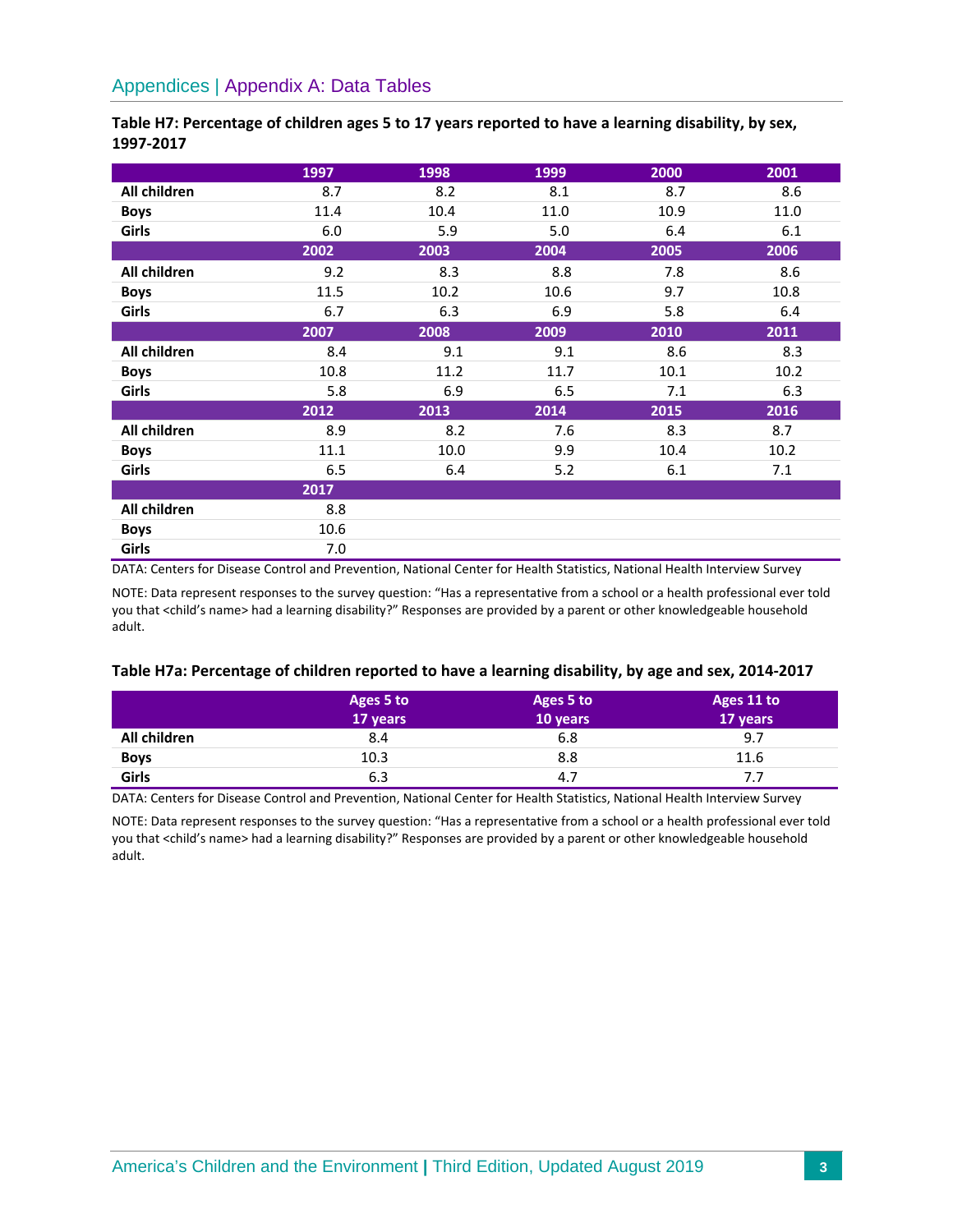**Table H7b: Percentage of children ages 5 to 17 years reported to have a learning disability, by race/ethnicity and family income, 2014-2017**

|                                                                                 |                                    |                                          |                                               | $\ge$ Poverty Level (Detail)                        |                                                        |  |
|---------------------------------------------------------------------------------|------------------------------------|------------------------------------------|-----------------------------------------------|-----------------------------------------------------|--------------------------------------------------------|--|
|                                                                                 | <b>All Incomes</b><br>$(n=33,023)$ | < Poverty<br><b>Level</b><br>$(n=5,939)$ | $\ge$ Poverty<br><b>Level</b><br>$(n=27,084)$ | 100-200% of<br><b>Poverty Level</b><br>$(n=7, 566)$ | $\geq$ 200% of<br><b>Poverty Level</b><br>$(n=19,518)$ |  |
| All races/ethnicities<br>$(n=33,023)$                                           | 8.4                                | 12.8                                     | 7.3                                           | 9.8                                                 | 6.3                                                    |  |
| White non-Hispanic<br>$(n=16, 552)$                                             | 8.6                                | 16.6                                     | 7.6                                           | 11.2                                                | 6.7                                                    |  |
| <b>Black or African-American</b><br>non-Hispanic<br>$(n=4,236)$                 | 10.1                               | 14.2                                     | 7.9                                           | 10.2                                                | 6.1                                                    |  |
| Asian non-Hispanic<br>$(n=1,833)$                                               | 2.4                                | $NA**$                                   | 2.6                                           | $3.0*$                                              | 2.5                                                    |  |
| <b>Hispanic</b><br>$(n=8, 543)$                                                 | 7.9                                | 9.7                                      | 7.1                                           | 8.2                                                 | 6.1                                                    |  |
| <b>Mexican</b><br>$(n=5,636)$                                                   | 7.6                                | 8.5                                      | 7.1                                           | 8.0                                                 | 6.1                                                    |  |
| <b>Puerto Rican</b><br>$(n=764)$                                                | 13.9                               | 19.8                                     | 10.8                                          | 15.0                                                | 8.1                                                    |  |
| All Other Racest<br>$(n=1,859)$                                                 | 9.3                                | 14.6                                     | 7.7                                           | 12.5                                                | 5.4                                                    |  |
| American Indian or<br><b>Alaska Native non-</b><br><b>Hispanic</b><br>$(n=312)$ | 8.8                                | 13.0                                     | 5.8                                           | $6.9*$                                              | $4.7*$                                                 |  |

DATA: Centers for Disease Control and Prevention, National Center for Health Statistics, National Health Interview Survey

NOTE: Data represent responses to the survey question: "Has a representative from a school or a health professional ever told you that <child's name> had a learning disability?" Responses are provided by a parent or other knowledgeable household adult.

† The "All Other Races" category includes all other races not specified, together with those individuals who report more than one race.

\* The estimate should be interpreted with caution because the standard error of the estimate is relatively large: the relative standard error, RSE, is at least 30% but is less than 40% (RSE = standard error divided by the estimate).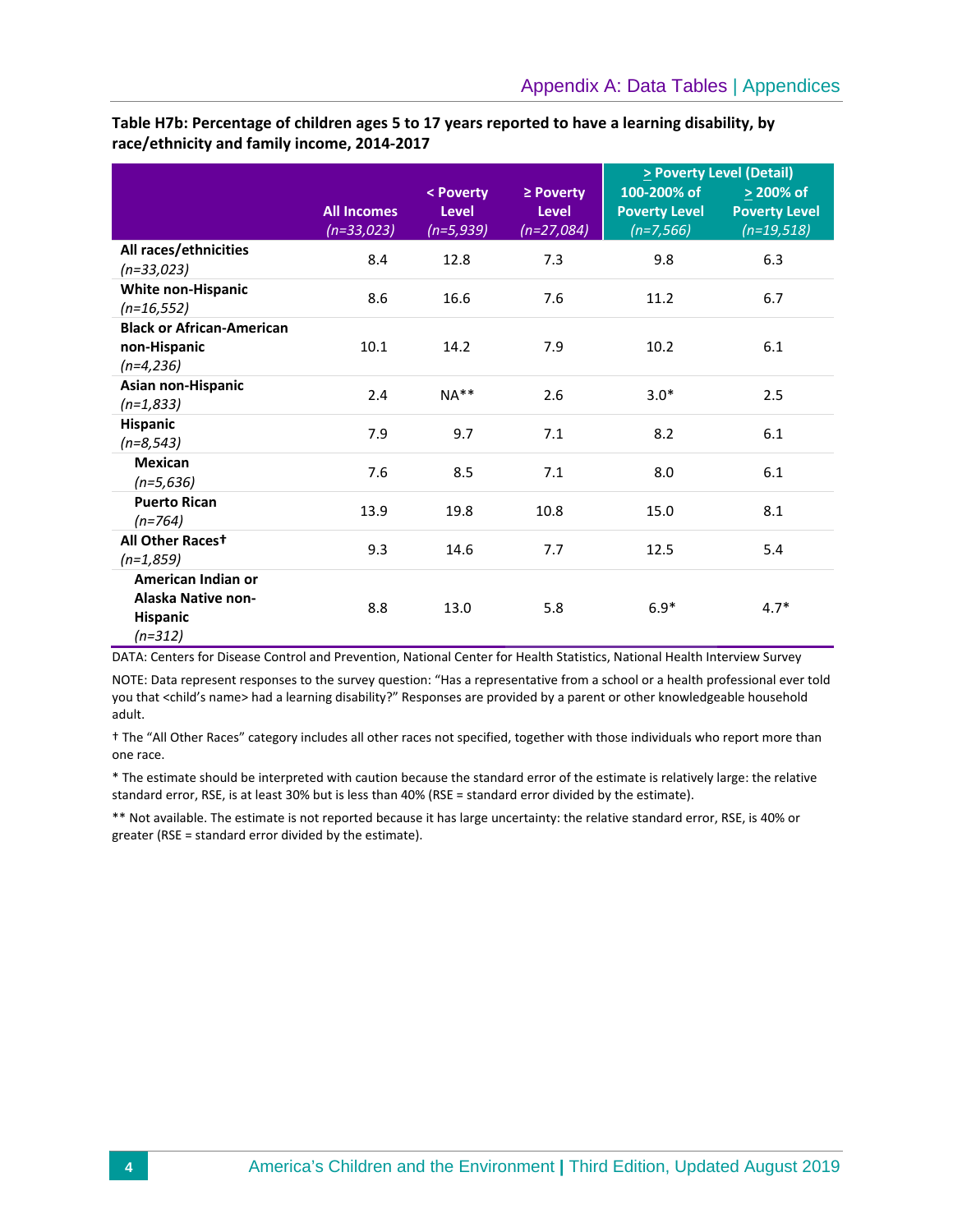# Appendices | Appendix A: Data Tables

|              | 1997   | 1998 | 1999 | 2000 | 2001 |
|--------------|--------|------|------|------|------|
| All children | $0.1*$ | 0.2  | 0.2  | 0.3  | 0.3  |
|              | 2002   | 2003 | 2004 | 2005 | 2006 |
| All children | 0.4    | 0.4  | 0.7  | 0.6  | 0.7  |
|              | 2007   | 2008 | 2009 | 2010 | 2011 |
| All children | 0.9    | 0.7  | 1.2  | 1.0  | 1.2  |
|              | 2012   | 2013 | 2014 | 2015 | 2016 |
| All children | 1.4    | 1.2  | 2.3  | 2.4  | 2.8  |
|              | 2017   |      |      |      |      |
| All children | 2.3    |      |      |      |      |

#### **Table H8: Percentage of children ages 5 to 17 years reported to have autism, 1997-2017**

DATA: Centers for Disease Control and Prevention, National Center for Health Statistics, National Health Interview Survey

NOTE: Data for 1997 to 2010 represent responses to the survey question: "Has a doctor or health professional ever told you that <child's name> had Autism?" Data for 2011 to 2013 represent responses to the survey question: "Has a doctor or health professional ever told you that <child's name> had Autism/Autism Spectrum Disorder?" Data for 2014 and later represent responses to the survey question: "Has a doctor or health professional ever told you that <child's name> had Autism, Asperger's disorder, pervasive developmental disorder, or autism spectrum disorder?" Responses are provided by a parent or other knowledgeable household adult.

\* The estimate should be interpreted with caution because the standard error of the estimate is relatively large: the relative standard error, RSE, is at least 30% but is less than 40% (RSE = standard error divided by the estimate).

#### **Table H8a: Percentage of children reported to have autism, by age and sex, 2014-2017**

|              | Ages 5 to<br>17 years | Ages 5 to 10<br><b>vears</b> | Ages 11 to<br>17 years |
|--------------|-----------------------|------------------------------|------------------------|
| All children | 2.5                   | 2.4                          | 2.5                    |
| <b>Boys</b>  | 3.8                   | 3.5                          | 4.0                    |
| Girls        | 1.1                   | 1.2                          | 1.0                    |

DATA: Centers for Disease Control and Prevention, National Center for Health Statistics, National Health Interview Survey

NOTE: Data for 2014 and later represent responses to the survey question: "Has a doctor or health professional ever told you that <child's name> had Autism, Asperger's disorder, pervasive developmental disorder, or autism spectrum disorder?" Responses are provided by a parent or other knowledgeable household adult.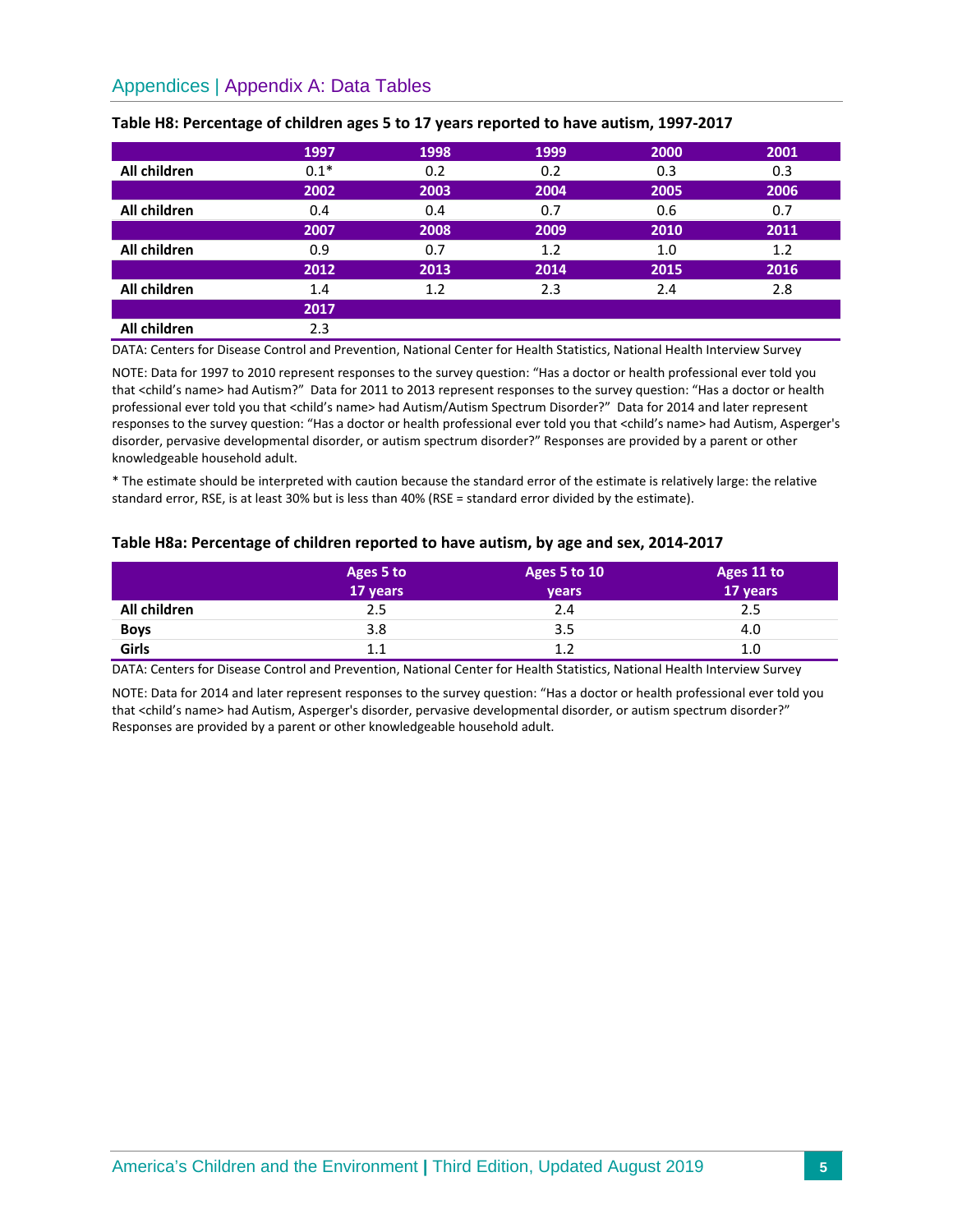**Table H8b: Percentage of children ages 5 to 17 years reported to have autism, by race/ethnicity and family income, 2014-2017** 

|                                                                                   |                                      |                               |                                 | > Poverty Level (Detail)              |                                           |  |
|-----------------------------------------------------------------------------------|--------------------------------------|-------------------------------|---------------------------------|---------------------------------------|-------------------------------------------|--|
|                                                                                   |                                      | < Poverty                     | $\ge$ Poverty                   | 100-200% of                           | $\geq$ 200% of                            |  |
|                                                                                   | <b>All Incomes</b><br>$(n = 33,045)$ | <b>Level</b><br>$(n = 5,944)$ | <b>Level</b><br>$(n = 27, 101)$ | <b>Poverty Level</b><br>$(n = 7,573)$ | <b>Poverty Level</b><br>$(n = (19, 529))$ |  |
| All races/ethnicities<br>$(n = 33,045)$                                           | 2.5                                  | 2.5                           | 2.5                             | 2.8                                   | 2.3                                       |  |
| <b>White non-Hispanic</b><br>$(n = 16, 562)$                                      | 2.9                                  | 3.5                           | 2.8                             | 3.6                                   | 2.6                                       |  |
| <b>Black or African-American</b><br>non-Hispanic<br>$(n = 4,240)$                 | 2.2                                  | 2.3                           | 2.1                             | 2.6                                   | $1.8*$                                    |  |
| Asian non-Hispanic<br>$(n = 1,832)$                                               | 1.6                                  | $NA**$                        | 1.8                             | $NA**$                                | 1.7                                       |  |
| <b>Hispanic</b><br>$(n = 8, 547)$                                                 | 1.8                                  | 1.6                           | 1.9                             | 2.2                                   | 1.7                                       |  |
| <b>Mexican</b><br>$(n = 5,641)$                                                   | 1.6                                  | 1.1                           | 1.9                             | 2.2                                   | 1.5                                       |  |
| <b>Puerto Rican</b><br>$(n = 763)$                                                | 4.3                                  | $7.0*$                        | $2.8*$                          | $NA**$                                | $NA**$                                    |  |
| All Other Racest<br>$(n = 1,864)$                                                 | 3.0                                  | 5.6                           | 2.2                             | $3.1*$                                | $1.8*$                                    |  |
| American Indian or<br><b>Alaska Native non-</b><br><b>Hispanic</b><br>$(n = 313)$ | $NA**$                               | $NA**$                        | $NA**$                          | $NA**$                                | $NA**$                                    |  |

DATA: Centers for Disease Control and Prevention, National Center for Health Statistics, National Health Interview Survey

NOTE: Data for 2014 and later represent responses to the survey question: "Has a doctor or health professional ever told you that <child's name> had Autism, Asperger's disorder, pervasive developmental disorder, or autism spectrum disorder?" Responses are provided by a parent or other knowledgeable household adult.

† The "All Other Races" category includes all other races not specified, together with those individuals who report more than one race.

\* The estimate should be interpreted with caution because the standard error of the estimate is relatively large: the relative standard error, RSE, is at least 30% but is less than 40% (RSE = standard error divided by the estimate).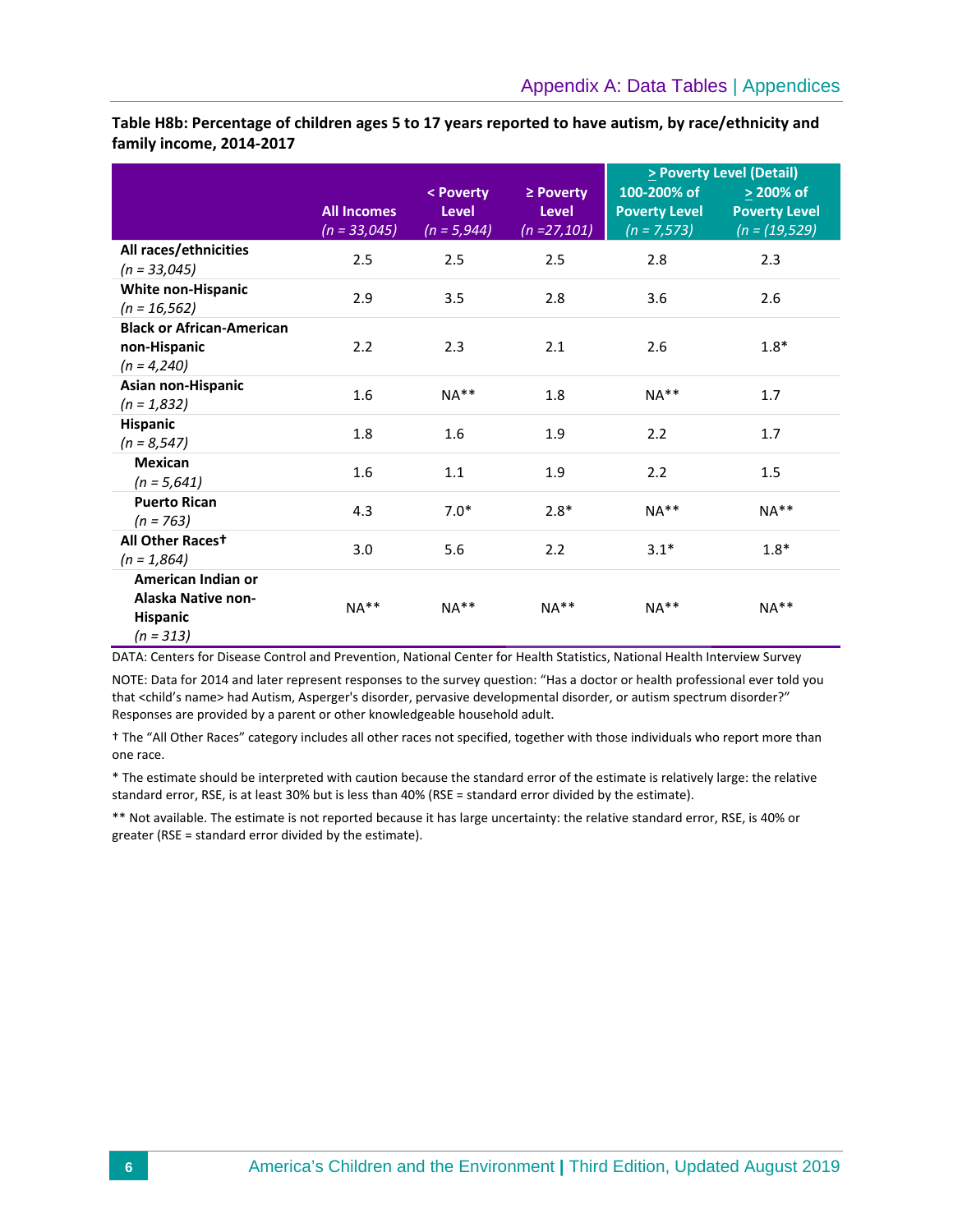# Appendices | Appendix A: Data Tables

**Table H9: Percentage of children ages 5 to 17 years reported to have intellectual disability (mental retardation), 1997-2017** 

|              | 1997 | 1998 | 1999 | 2000 | 2001 |  |
|--------------|------|------|------|------|------|--|
| All children | 0.6  | 0.7  | 0.8  | 0.9  | 0.9  |  |
|              | 2002 | 2003 | 2004 | 2005 | 2006 |  |
| All children | 0.6  | 0.7  | 0.9  | 0.7  | 0.8  |  |
|              | 2007 | 2008 | 2009 | 2010 | 2011 |  |
| All children | 0.8  | 0.7  | 0.8  | 0.7  | 1.4  |  |
|              | 2012 | 2013 | 2014 | 2015 | 2016 |  |
| All children | 1.3  | 1.4  | 1.2  | 1.5  | 1.1  |  |
|              | 2017 |      |      |      |      |  |
| All children | 1.0  |      |      |      |      |  |

DATA: Centers for Disease Control and Prevention, National Center for Health Statistics, National Health Interview Survey

NOTE: Data represent responses to a survey question. From 1997–2010, the survey question was: "Has a doctor or health professional ever told you that <child's name> had Mental Retardation?" From 2011-2017, the survey question was: "Has a doctor or health professional ever told you that <child's name> had an intellectual disability, also known as mental retardation?" Responses are provided by a parent or other knowledgeable household adult.

## **Table H9a: Percentage of children reported to have intellectual disability (mental retardation), by age and sex, 2012-2017**

|                      | Ages 5 to<br>17 years | Ages 5 to<br>10 years | Ages 11 to<br>17 years |
|----------------------|-----------------------|-----------------------|------------------------|
| All children         | 1.2                   | 0.9                   | 1.5                    |
|                      | 1.5                   | 1.0                   | 1.8                    |
| <b>Boys</b><br>Girls | 0.9                   | 0.7                   | $1.1\,$                |

DATA: Centers for Disease Control and Prevention, National Center for Health Statistics, National Health Interview Survey

NOTE: Data represent responses to the survey question: "Has a doctor or health professional ever told you that <child's name> had an intellectual disability, also known as mental retardation?" Responses are provided by a parent or other knowledgeable household adult.